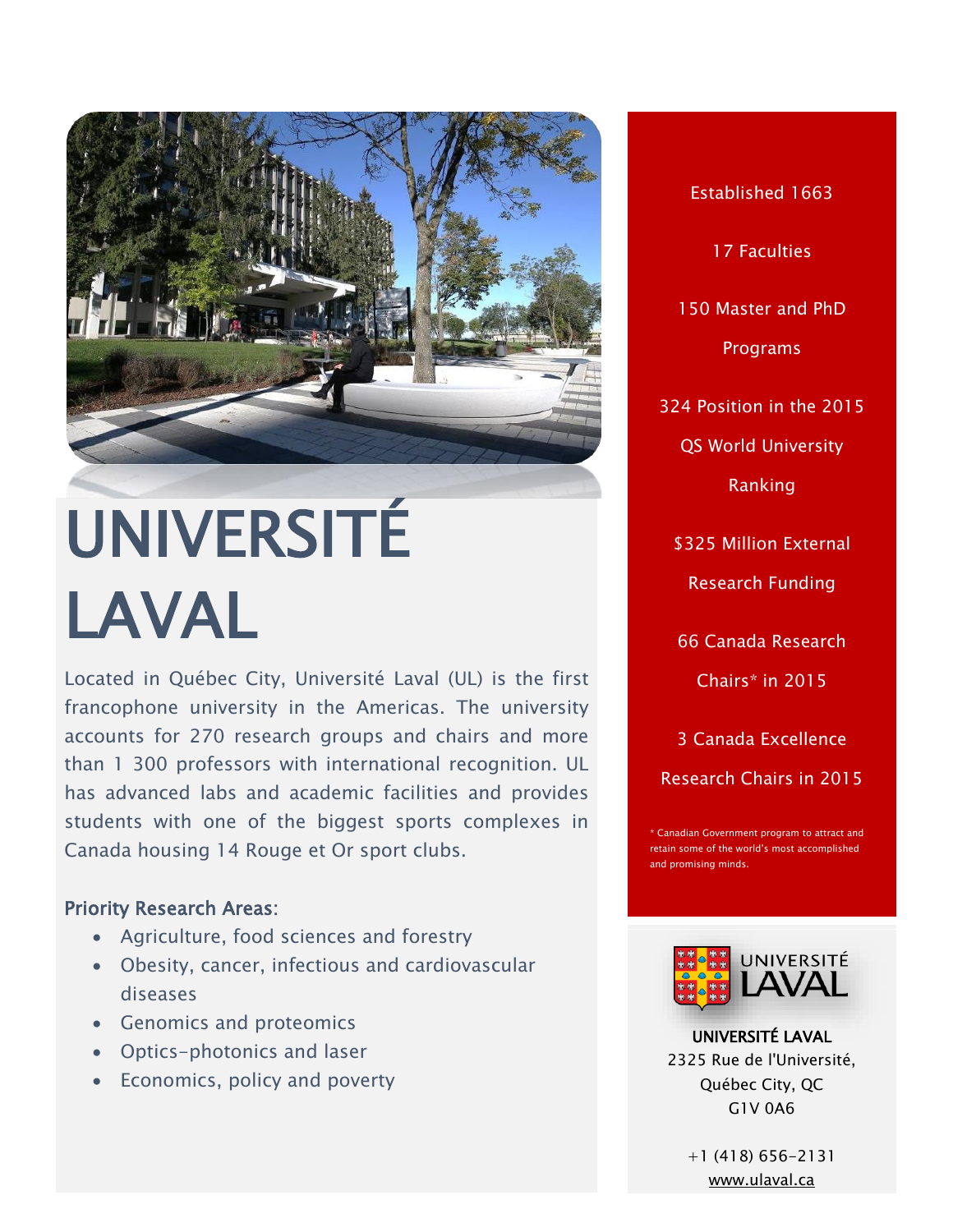# Université Laval Highlights

[Université Laval](https://www2.ulaval.ca/accueil.html) (UL), one of Canada's top French-speaking universities, has built an international reputation in many different academic fields. Our talented professors understand well that the secret to student satisfaction lies in being available and attentive to student needs. Most of our **[undergraduate programs](https://www2.ulaval.ca/en/future-students/undergraduate-programs.html)** offer *internship* [opportunities](https://www2.ulaval.ca/en/future-students/why-choose-ul/internships-and-hands-on-training.html) and five different [study profiles](https://www2.ulaval.ca/en/future-students/why-choose-ul/study-profiles.html) - International, Entrepreneurial, Sustainable development, Honours and Research— that bring added value to a degree.

UL is ranked among the largest research universities in Canada and receives around \$325 million in research funding annually. With 270 different **research groups and chairs** and 1,300 internationally reputed **research professors**, the campus hums with intellectual energy and excitement. UL is also the only Québec institution to house 3 Networks of Centres of Excellence of Canada: [ICIP](http://www.cipi.ulaval.ca/nc/fr/accueil/) (optics-photonics), [GEOIDE](http://www.scg.ulaval.ca/page.php?nom=reseau) (geomatics) and [ArcticNet](http://www.arcticnet.ulaval.ca/) (northern studies and climate changes). In all, UL houses scientific infrastructure valued at an estimated \$500 million.

With six million documents, the [Library](http://www.bibl.ulaval.ca/) plays a central role in UL's academic work. It is well known for the extent and scope of several of its specialized collections, including music, educational material, statistical and geospatial data. It also has hundreds of databases and thousands of electronic journals and monographs.

As a certified sustainable campus, UL encourages a range of sustainable development initiatives. UL offers basic training in sustainable development to help all students to become responsible and committed citizens.

Due to its location in the heart of **Québec City**, UL offers a unique opportunity for French immersion which allows the students to gain additional skills and stand out in the job market.

[PEPS](https://www2.ulaval.ca/en/future-students/campus-environment-housing-transportation/sports.html), UL's impressive sports complex, is a reference for athletes of all disciplines. It's also the home and training grounds of UL's 14 elite-level "Rouge et Or" teams.

The student life at UL offers many different activities giving our campus a vibrant atmosphere, and the possibilities are almost endless joining one of the 225 student associations, developing an artistic side, embarking on a new experience or adventure or simply having some fun. Discover **student life at UL** for more information.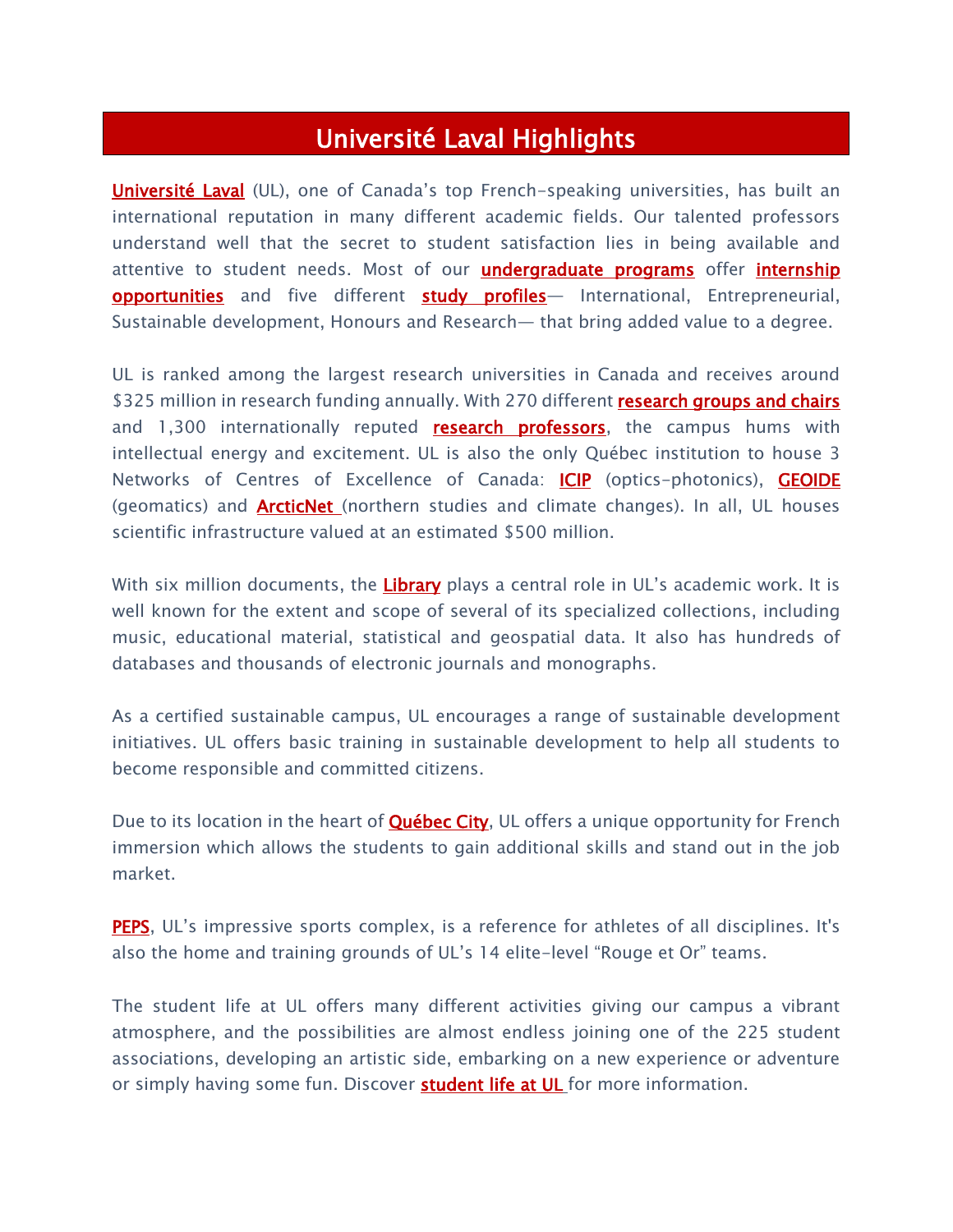#### **Université Laval**

#### Priority Research Areas

- Create a society where health and well-being are sustainable
	- o Make decisive progress in the treatment of physical and mental disease
	- o Leverage the positive impact of nutrition research and improve food security
	- o Contribute to the smooth and efficient functioning of the healthcare system
	- o Develop innovative strategies for disease prevention and health promotion
	- o Harness the power of science and technology to improve health at every phase of life
	- $\circ$  Develop healthcare approaches centered on individuals and their well-being

#### Explain how humans develop in their environment

- o Better understand the individual and support eco-friendly human development
- o Shed light on the multiple individual, social, and occupational facets of human life paths
- o Comprehend the economic dimension of human development
- o Meet the challenge of community-building in a context of demographic and climate change
- $\circ$  Optimize educational approaches to create the schools of tomorrow

## Understand societies, their cultures, and their arts

- o Develop research at the interface of culture and digital technology
- o Analyze the facts and symbolic productions of language
- o Expand the study of Québec and other francophone cultures, in historical and contemporary contexts
- o Stimulate creative endeavours in the university setting and continue to develop research-creation



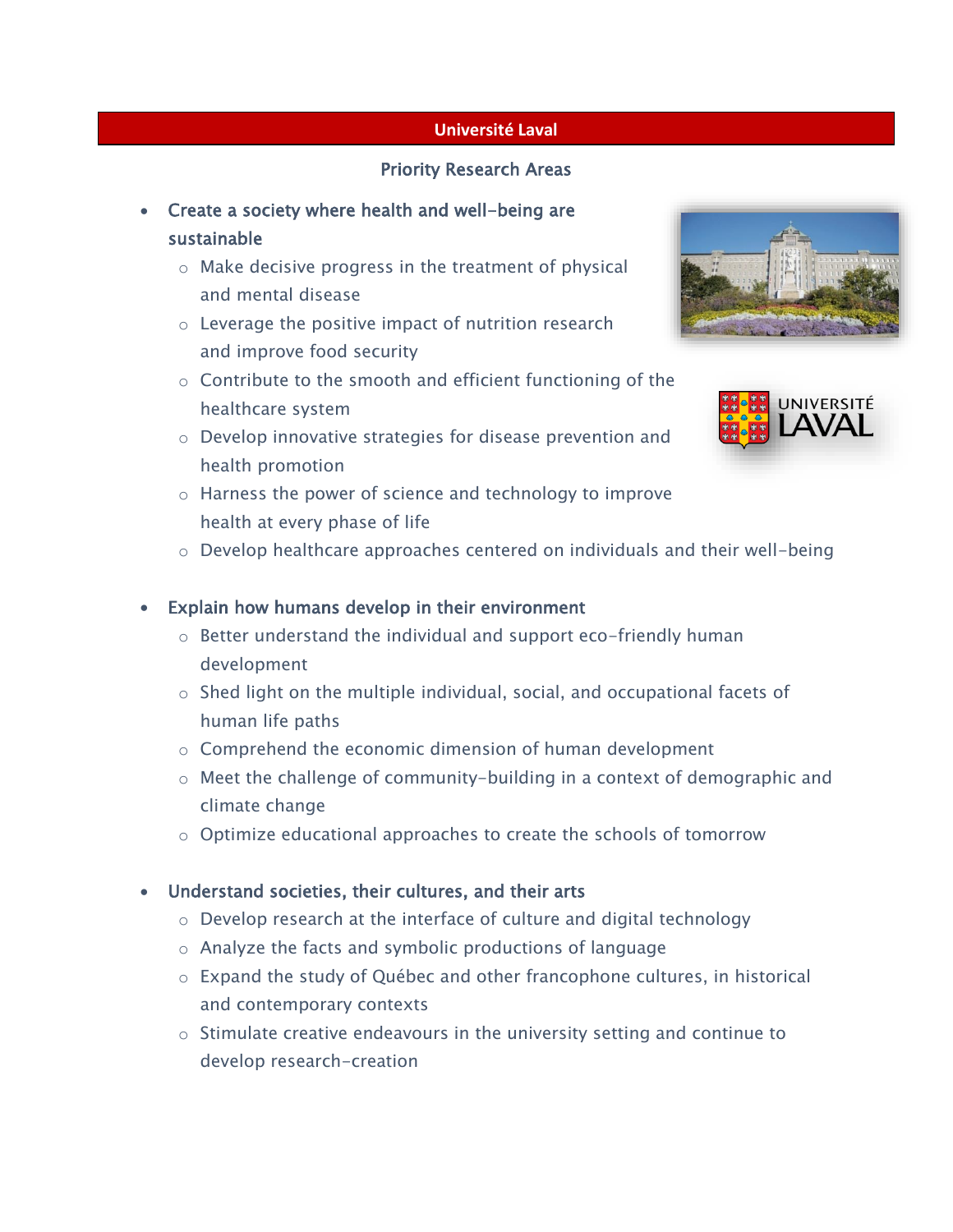- o Study the various dimensions of history and heritage from new methodological perspectives
- o Consolidate the integration of artistic disciplines within knowledge ecosystems
- o Continue to develop new forms of socially relevant expression
- Model intelligent communities, invent their technologies and logistics
	- o Explore social, cultural, economic, and digital challenges
	- o Understand social issues in communication
	- $\circ$  Produce a new generation of innovative materials
	- $\circ$  Accelerate the technological revolution, notably in the field of intelligent systems
	- o Make significant breakthroughs in data processing, management, and analysis
	- o Make major advances in modeling and simulation
	- o Develop the intelligent machines and systems of tomorrow
- Manage and develop natural resources in a responsible manner
	- o Enhance our understanding of the living world and the changes that affect it
	- o Develop sustainable natural resource management approaches
	- o Develop environmentally responsible processes, products, and methods to better produce and consume energy
	- o Reduce natural and human-made hazards and enhance ecosystem conservation and rehabilitation
- Consolidate and develop northern sustainability
	- $\circ$  Refine our understanding of northern ecosystems and human geography
	- o Develop effective strategies for adapting to climate change and reducing environmental risks
	- o Comprehend the technological and economic aspects of northern development
	- o Clarify the human and social challenges related to northern development
	- o Facilitate access to the North
- Engage actively in ethics, sound governance, and social organization